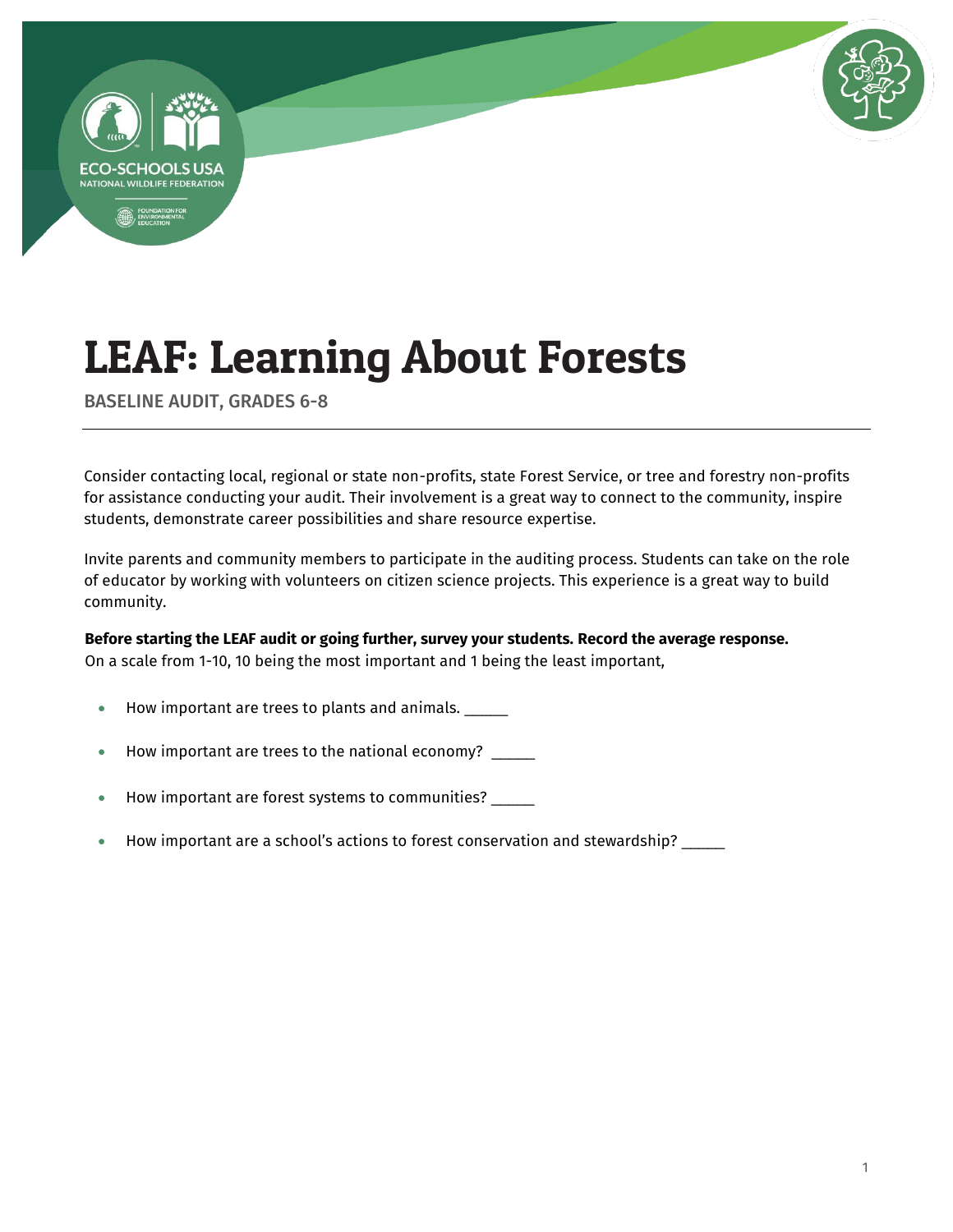

BASELINE AUDIT, GRADES 6-8



### TABLE 1. DEFINING THE STUDY SITE

| 1. | What are the GPS coordinates for your study site?<br>Use you smartphone's GPS or go to:<br>https://www.whatsmygps.com to find the |                                                                                                |
|----|-----------------------------------------------------------------------------------------------------------------------------------|------------------------------------------------------------------------------------------------|
| 2. | coordinates.<br>In what watershed is the study site located?<br>https://cfpub.epa.gov/surf/locate/index.cfm                       |                                                                                                |
| 3. | What type of treed area is the team/class<br>auditing? Check all that apply.                                                      | school grounds   community forest<br>state or national forest<br>suburban<br>urban<br>rural    |
| 4. | Is the study site being actively managed?<br>If yes, for what? Check all that apply.                                              | yes ( )No<br>Firewood<br><b>Wildlife Habitat</b><br>Timber                                     |
| 5. | How many trees are in the forest study site?                                                                                      | A few (less than 5)<br>Some (between 6 and 12)<br>Many (more than 12)<br>Exact number if known |
| 6. | If there are dead trees on the study site, count the<br>number of standing fallen dead trees.                                     | N/A<br><b>Standing dead trees (snags)</b><br>Fallen dead trees (logs)                          |
| 7. | What types of trees are found in the study site?                                                                                  | Deciduous (JEvergreen (<br>Mixed                                                               |
|    | 8. How is land used surrounding the study site?<br>Check all that apply.                                                          | Residential<br>Park or Public Green Space<br>Commercial<br><b>Undeveloped Land</b>             |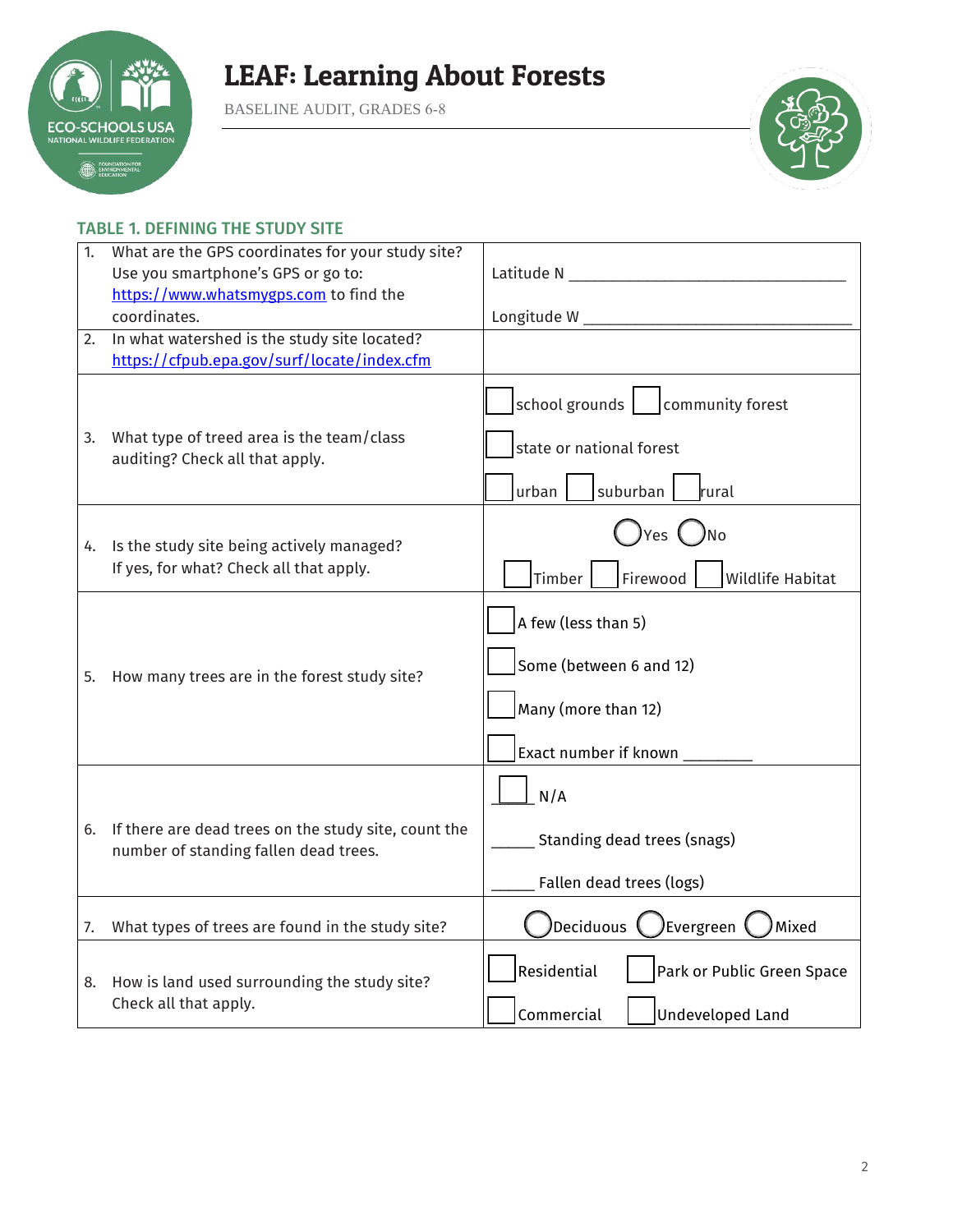

BASELINE AUDIT, GRADES 6-8



#### CHART 1. TREE SPECIES DATA

Refer to the Forest Study Site Measurement Guide. Choose 5-10 trees and complete Chart 1. Data in Chart 1 will be used in Table 6.

| <b>Tree Species</b>         | <b>Deciduous (D) or</b><br>Evergreen (E) | Age<br><b>Sprout, Seedling,</b><br><b>Mature, or Snag</b> | <b>Tree Height</b><br>in Feet | <b>Tree Diameter</b><br>(DBH) in Inches |
|-----------------------------|------------------------------------------|-----------------------------------------------------------|-------------------------------|-----------------------------------------|
| <b>Example: Sugar Maple</b> | D                                        | <b>Mature</b>                                             | 17                            | 28                                      |
| #1                          |                                          |                                                           |                               |                                         |
| #2                          |                                          |                                                           |                               |                                         |
| #3                          |                                          |                                                           |                               |                                         |
| #4                          |                                          |                                                           |                               |                                         |
| #5                          |                                          |                                                           |                               |                                         |
| #6                          |                                          |                                                           |                               |                                         |
| #7                          |                                          |                                                           |                               |                                         |
| #8                          |                                          |                                                           |                               |                                         |
| #9                          |                                          |                                                           |                               |                                         |
| #10                         |                                          |                                                           |                               |                                         |

#### **Think about the following questions as you summarize the information in Table and Chart 1.**

- 1. Summarize the study site based on the site definition data collected.
- 2. Is it better to have trees of one type or trees of many types? Explain.
- 3. What actions can the team/class take to improve biodiversity?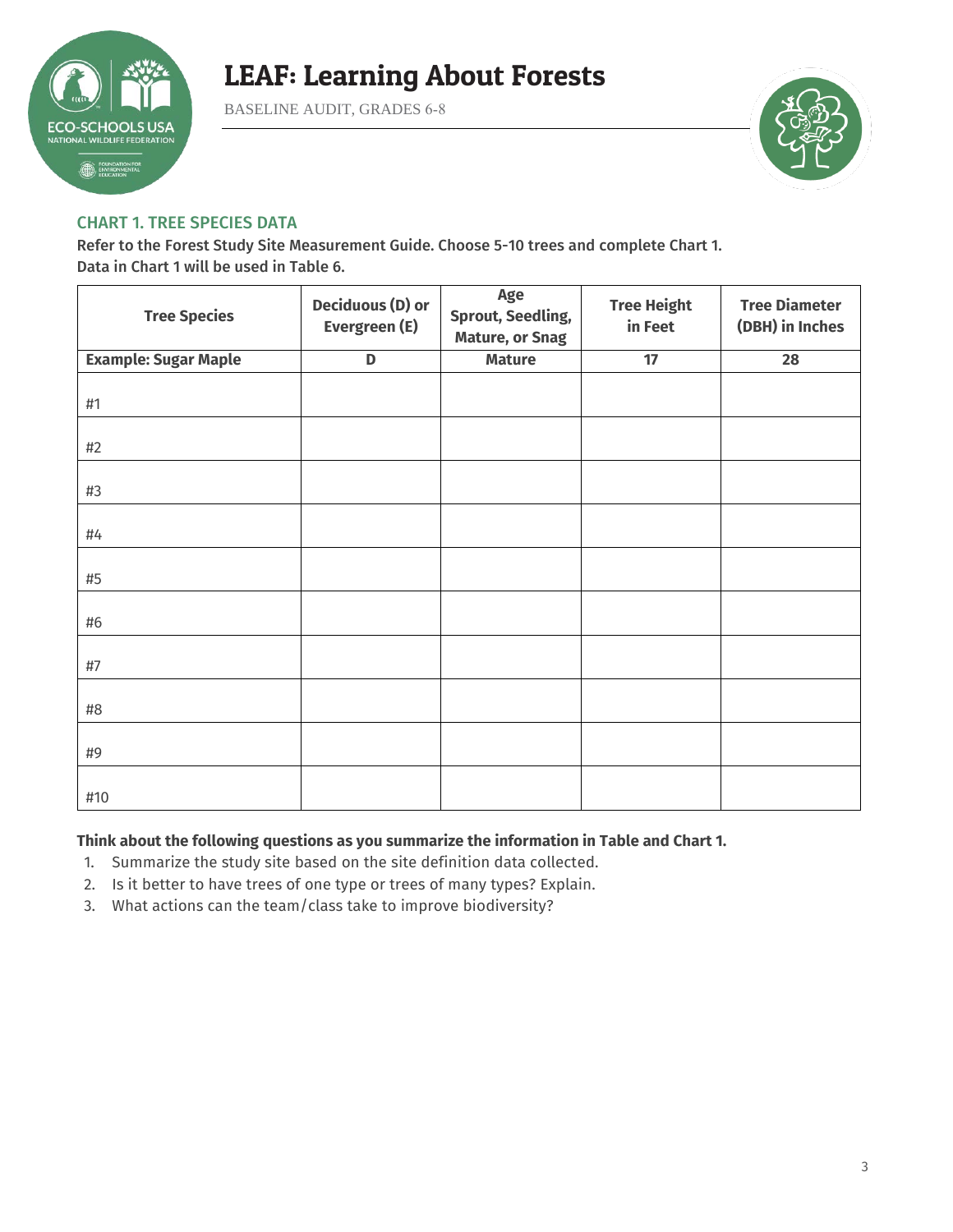

BASELINE AUDIT, GRADES 6-8



#### TABLE 2. WEATHER

| 1. | Identify the season during which data is being collected.                                                                                                                                                                                                                                          | )Summer<br>Spring<br>Winter |
|----|----------------------------------------------------------------------------------------------------------------------------------------------------------------------------------------------------------------------------------------------------------------------------------------------------|-----------------------------|
| 2. | What is the average annual rainfall?<br>https://www.usclimatedata.com                                                                                                                                                                                                                              | in.<br>cm                   |
| 3. | From 2000 to now, list the number of years the study site's<br>county shows D2 Severe Drought to D4 Exceptional Drought.<br>https://droughtmonitor.unl.edu/Data/Timeseries.aspx<br><b>Area Type - Choose county.</b><br>٠<br><b>Area -</b> Choose your county.<br>٠<br><b>Index</b> – Leave as is. |                             |
|    | <b>Fill Area -</b> Leave checked.<br><b>Show - Uncheck DO and D1.</b>                                                                                                                                                                                                                              |                             |
| 4. | Surface Ozone<br>Use ozone test strips for this measurement.                                                                                                                                                                                                                                       | parts per billion (ppb)     |

#### **Think about the following question as you summarize the data in Table 2.**

- 1. How do weather conditions impact trees and/or forest systems? What is the relationship? What patterns can be observed?
- 2. What type of weather is expected when the post-audit is conducted?
- 3. In the last year, has there been a fire, flood, drought or other extreme weather event in or around the forest study site? If yes, elaborate.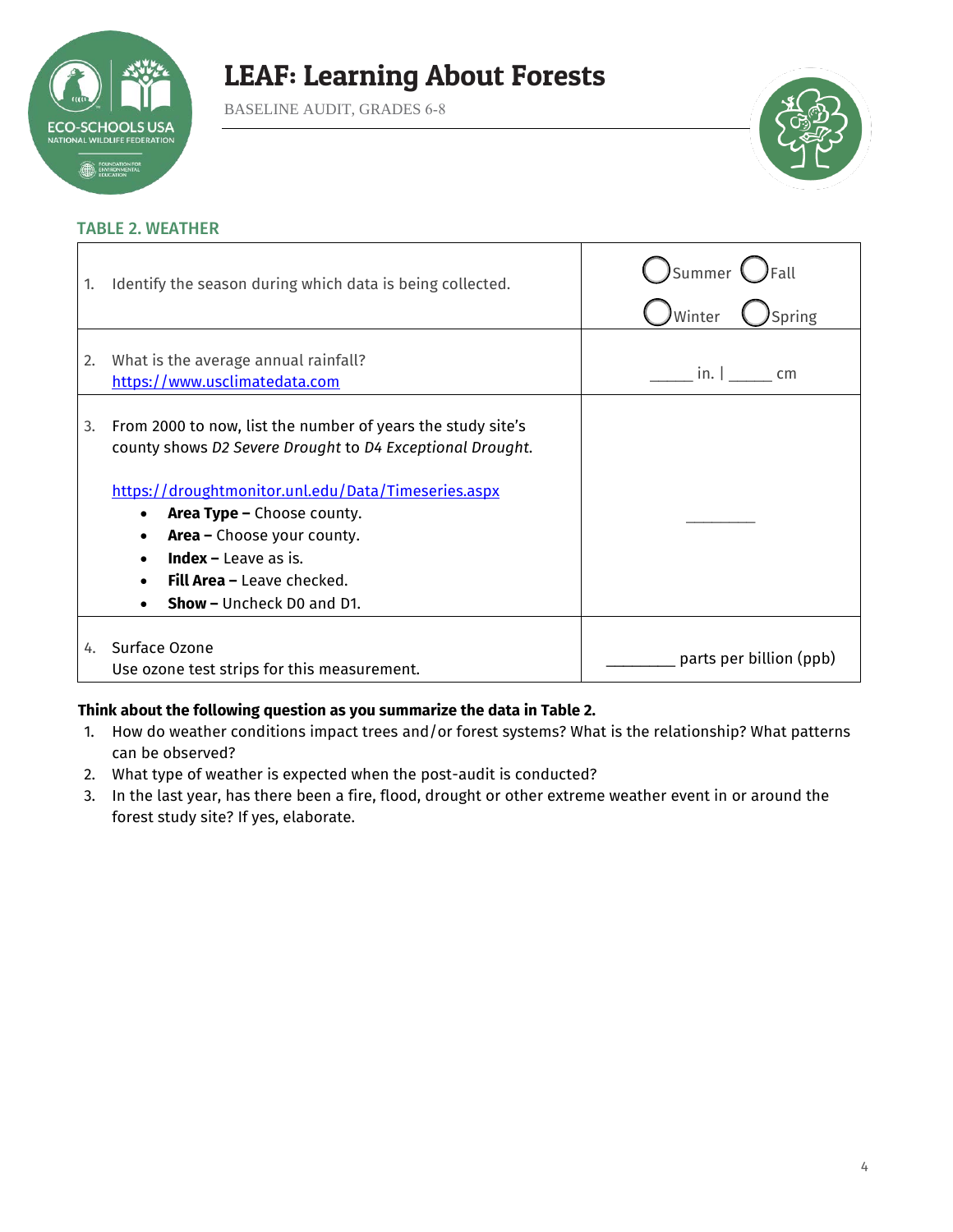

BASELINE AUDIT, GRADES 6-8



#### TABLE 3. WATER QUALITY

| Is there a water source within 50 yards of the study site?<br>1.<br>If yes, conduct the following water quality tests. |                                                                                                | <b>Yes</b><br>,<br>No                         |                   |                             |  |  |
|------------------------------------------------------------------------------------------------------------------------|------------------------------------------------------------------------------------------------|-----------------------------------------------|-------------------|-----------------------------|--|--|
| 2.                                                                                                                     | рH                                                                                             |                                               | Temperature<br>3. |                             |  |  |
|                                                                                                                        | Test 1 ______ pH Level                                                                         |                                               |                   |                             |  |  |
|                                                                                                                        | Test 2 ______ pH Level                                                                         |                                               |                   |                             |  |  |
|                                                                                                                        | Test 3 _____ pH Level                                                                          |                                               | Test 3 ºF   ºC    |                             |  |  |
|                                                                                                                        | )Acidic $\bigcirc$ Neutral $\bigcirc$                                                          | ) Basic                                       |                   |                             |  |  |
| 4.                                                                                                                     | Conductivity                                                                                   | 5. Alkalinity                                 |                   | Dissolved Oxygen<br>6.      |  |  |
|                                                                                                                        | Test $1 \_\_\_\$ µS/cm                                                                         | Test $1$ _______ CaCO <sub>3</sub> mg/L       |                   | Test $1 \_\_\_\_\$ mg/L     |  |  |
|                                                                                                                        | Test $2 \underline{\hspace{1cm}} \mu S/cm$                                                     | Test 2 $\qquad \qquad$ CaCO <sub>3</sub> mg/L |                   | Test $2 \_\_\_$ mg/L        |  |  |
|                                                                                                                        | Test $3 \_\_\_\_\$ µS/cm                                                                       | Test 3 _______ CaCO <sub>3</sub> mg/L         |                   | Test $3 \_\_\_\_\_\_\$ mg/L |  |  |
|                                                                                                                        | 7. Transparency - Choose method A or B.                                                        |                                               |                   |                             |  |  |
|                                                                                                                        | A1. Secchi disk - distance from observer to:                                                   |                                               |                   |                             |  |  |
|                                                                                                                        | Test 1 ______ m water surface   ______ m where disk disappears   ______ m where disk reappears |                                               |                   |                             |  |  |
|                                                                                                                        | Test 2 _____ m water surface   _____ m where disk disappears   _____ m where disk reappears    |                                               |                   |                             |  |  |
|                                                                                                                        | Test 3 ______ m water surface   ______ m where disk disappears   ______ m where disk reappears |                                               |                   |                             |  |  |
|                                                                                                                        | A2. Secchi disk reaches the bottom and does not disappear - distance from observer to:         |                                               |                   |                             |  |  |
|                                                                                                                        | Test 1 ______ m to water surface   _____ m depth to the bottom of the water site               |                                               |                   |                             |  |  |
|                                                                                                                        | Test 2 _____ m to water surface   _____ m depth to the bottom of the water site                |                                               |                   |                             |  |  |
|                                                                                                                        | Test 3 _____ m to water surface   _____ m depth to the bottom of the water site                |                                               |                   |                             |  |  |
| В.                                                                                                                     | <b>Transparency Tube</b>                                                                       |                                               |                   |                             |  |  |
|                                                                                                                        | Tube test 1 ______ cm or ______ greater than depth of transparency tube.                       |                                               |                   |                             |  |  |
|                                                                                                                        | Tube test 2 _____ cm or _____ greater than depth of transparency tube.                         |                                               |                   |                             |  |  |
|                                                                                                                        | Tube test 3 ______ cm or _____ greater than depth of transparency tube.                        |                                               |                   |                             |  |  |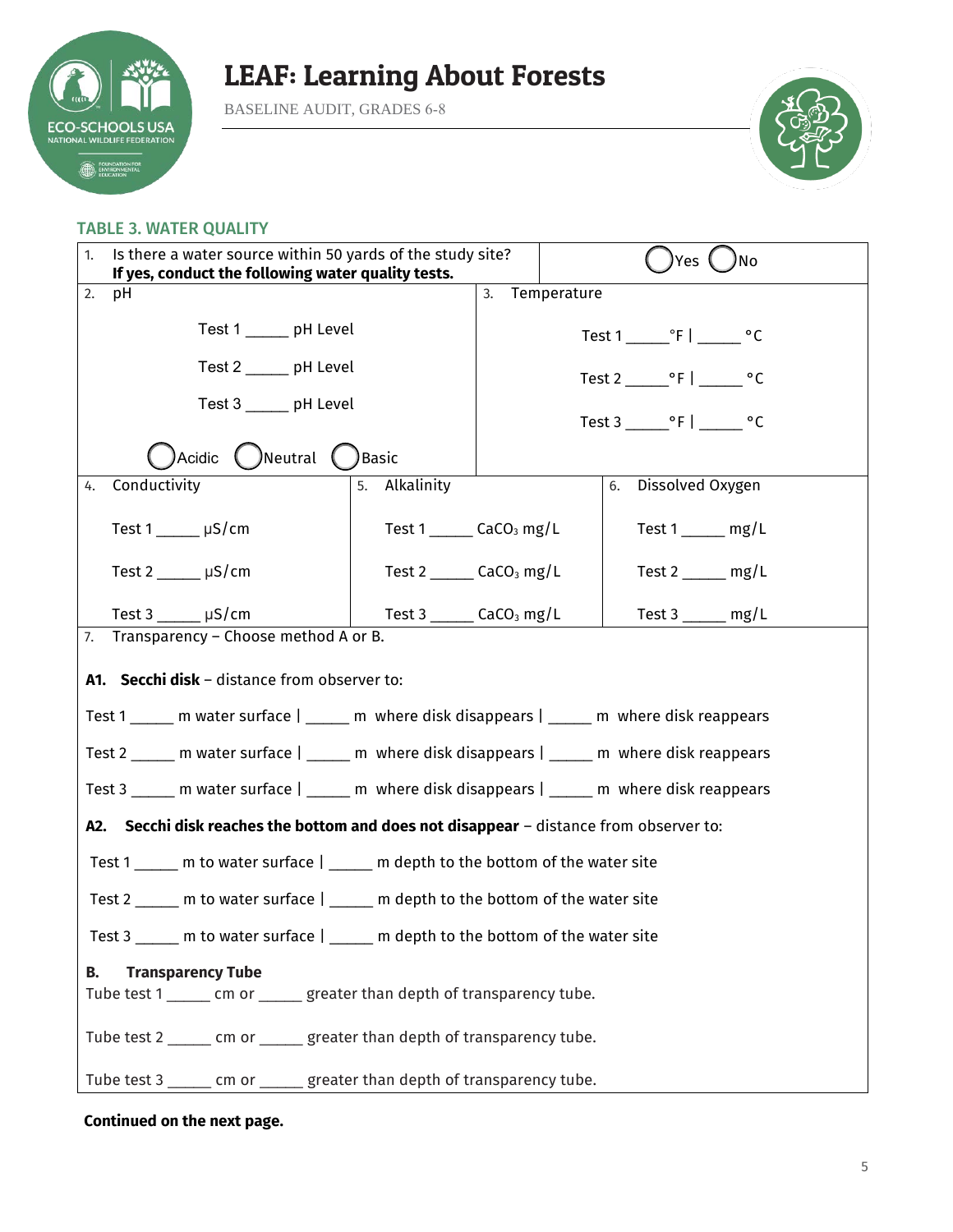

BASELINE AUDIT, GRADES 6-8



### **Think about the following questions as you summarize the data in Table 3.**

- 1. Why is it important to observe and test water quality near tree systems?
- 2. What is the relationship between water quality and tree system health?
- 3. What impacts are associated with water quality after a forest fire or extreme weather events?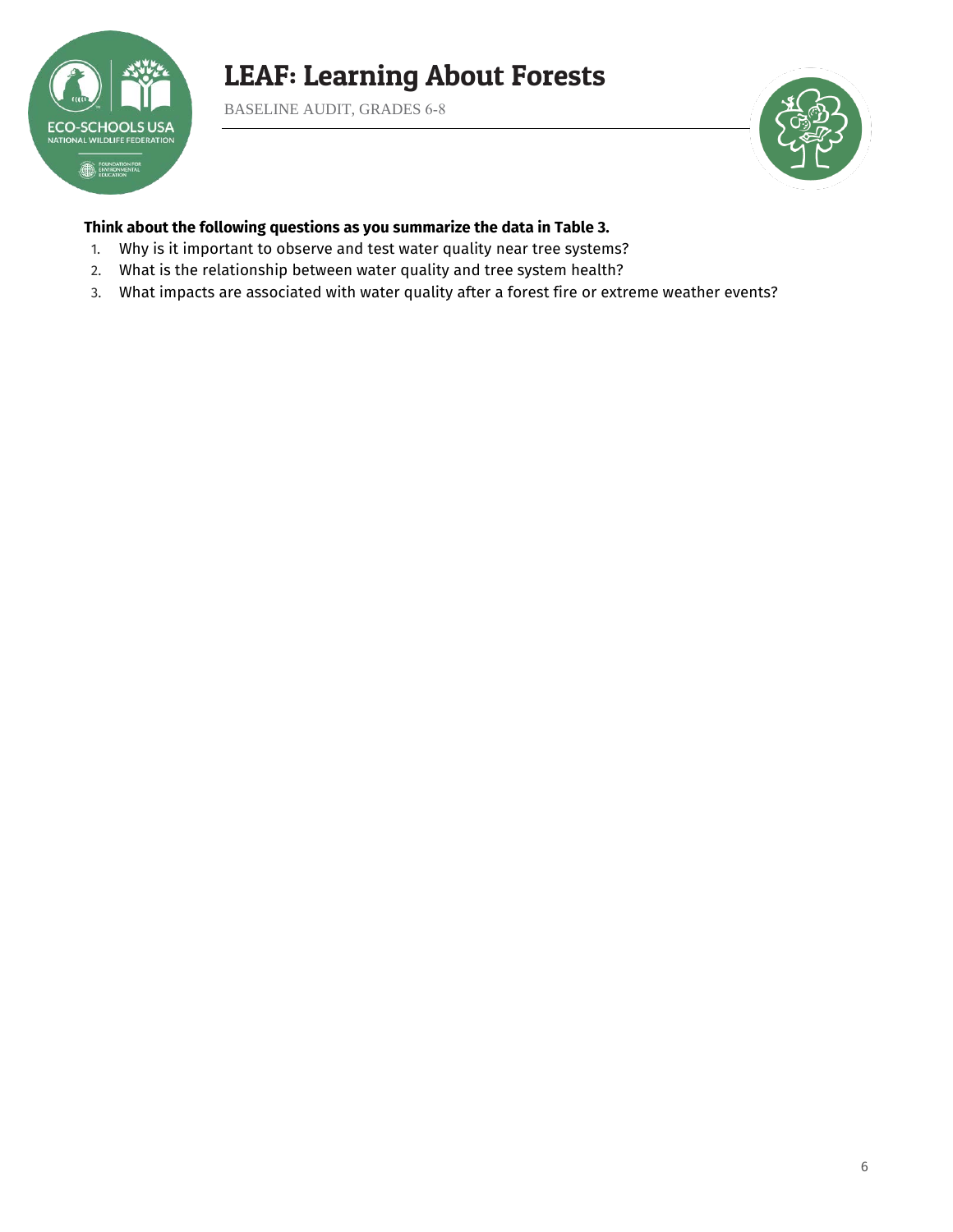

BASELINE AUDIT, GRADES 6-8



### TABLE 4. SOIL QUALITY

| 1.<br>Soil Temperature                                    |                               | Soil pH<br>2.          |                                                       |  |
|-----------------------------------------------------------|-------------------------------|------------------------|-------------------------------------------------------|--|
|                                                           |                               | Test 1 ______ pH Level |                                                       |  |
| At 5 cm                                                   | <b>At 10 cm</b>               |                        |                                                       |  |
|                                                           |                               |                        | Test 2 ______ pH Level                                |  |
| $\frac{\circ}{\cdot}$ F   $\frac{\circ}{\cdot}$ $\circ$ C | $\circ$ F   $\circ$ C         |                        | Test 3 _____ pH Level                                 |  |
| $\degree$ F   $\degree$ C                                 | $\circ$ F  <br>$^{\circ}$ C   |                        |                                                       |  |
| $\degree$ F $\degree$ $\degree$ C $\degree$               | $\circ$ F   _<br>$^{\circ}$ C |                        | C) Acidic C) Neutral C) Basic                         |  |
| Nitrogen (N)<br>3.                                        | 4. Phosphorus (P)             |                        | 5. Potassium (K)                                      |  |
| Test 1 $\bigcirc$ Low $\bigcirc$ Medium $\bigcirc$ High   |                               |                        | Test 1 OLow OMedium OHigh   Test 1 OLow OMedium OHigh |  |
| Test 2 $\bigcirc$ Low $\bigcirc$ Medium $\bigcirc$ High   |                               |                        | Test 2 OLow OMedium OHigh   Test 2 OLow OMedium OHigh |  |
| Test 3 OLow OMedium OHigh                                 |                               |                        | Test 3 OLow OMedium OHigh   Test 3 OLow OMedium OHigh |  |
| 6. Soil Texture                                           | 7. Soil Consistence           | 8. Soil Color          |                                                       |  |
| Sandy<br>Clay                                             | hard                          | loose                  | A. ( )dark ( ) light                                  |  |
| Silt<br>Loam                                              | firm                          | plastic and sticky     | brown with yellow hues<br><b>B.</b>                   |  |
|                                                           |                               |                        | brown with grey hues                                  |  |
|                                                           |                               |                        | brown with green hues                                 |  |
|                                                           |                               |                        | brown with blue hues                                  |  |

#### **Think about the following questions as you summarize the data in Table 4.**

- 1. Why is it important to observe and test soil quality in tree systems?
- 2. What is the relationship between soil quality and tree system health?
- 3. What impacts are associated with soil quality after a forest fire or extreme weather events?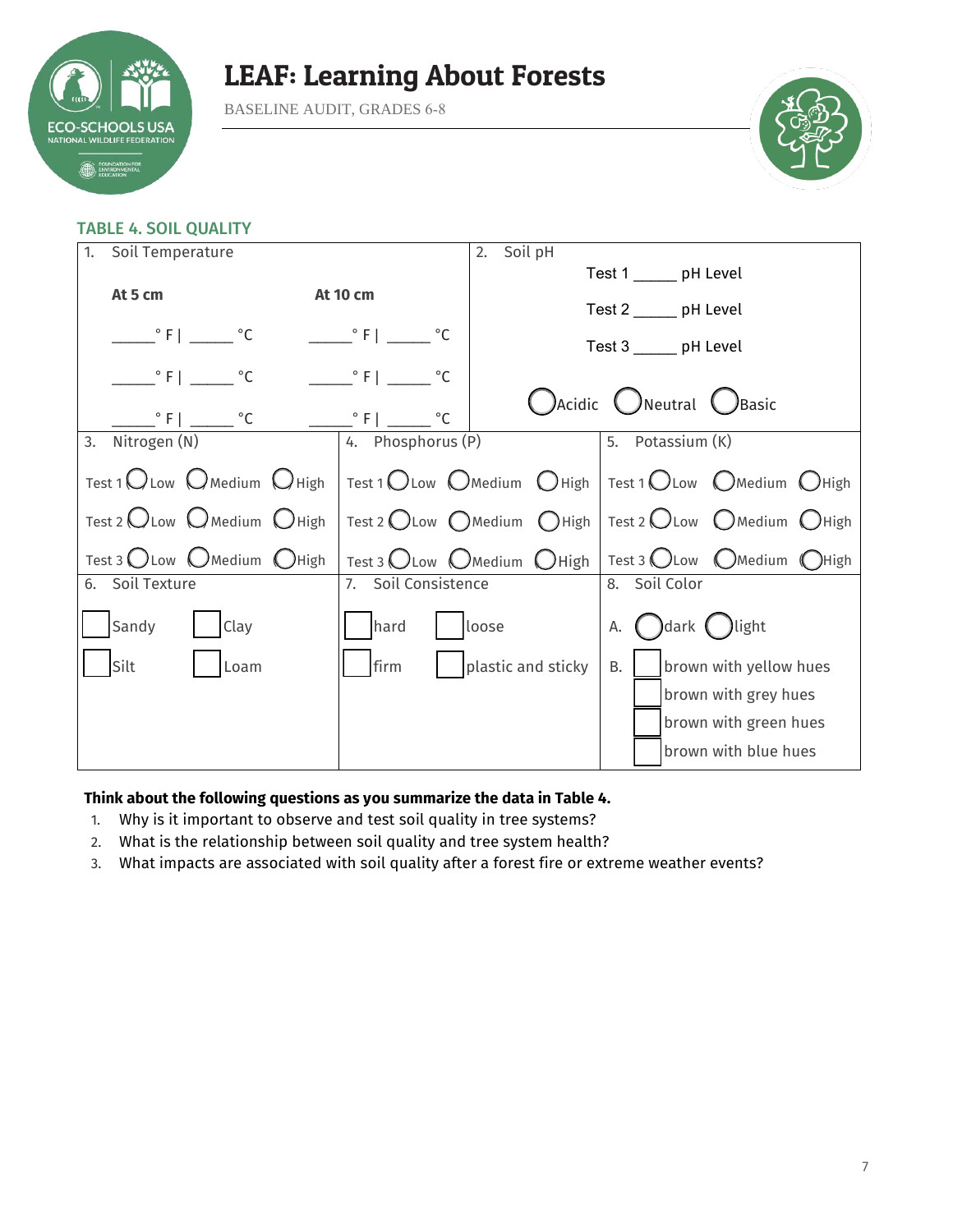

BASELINE AUDIT, GRADES 6-8



Consider contacting a local non-profit, business, government agency, college or university. Their involvement is a great way to connect to the community, inspire students, demonstrate career possibilities and share resource expertise. If you cannot conduct a study in the field please determine the best way to gather data, i.e. a phone call, an email or ideally a virtual conferencing tool with someone who works as a forester, forest ecologist, landscape architect, park planner, volunteer, etc. Contact your state forest service office for resource specialist contacts, resources or recommendations.

Invite parents and community members to participate in the auditing process. Students can take on the role of educator by working with volunteers on citizen science. This experience is a great way to build community.

| 1. | Are there animals present at the forest study site?                                                                                 |                                                                      |
|----|-------------------------------------------------------------------------------------------------------------------------------------|----------------------------------------------------------------------|
| 2. | Did students see animals in the following families?<br>Check all that apply, then fill in Chart 2. Wildlife-Animal<br>Observations. | mammals<br>birds<br>insects<br>reptiles<br>amphibians                |
| 3. | Did you observe other plant types at the study site?                                                                                | 'es                                                                  |
| 4. | Did students see plants from the following groups? Check all that<br>apply, then fill in Chart 3. Wildlife-Plant Observations.      | bushes<br>grasses<br>wildflowers<br>ferns<br>other (fungi)<br>mosses |

### TABLE 5. WILDLIFE - GENERAL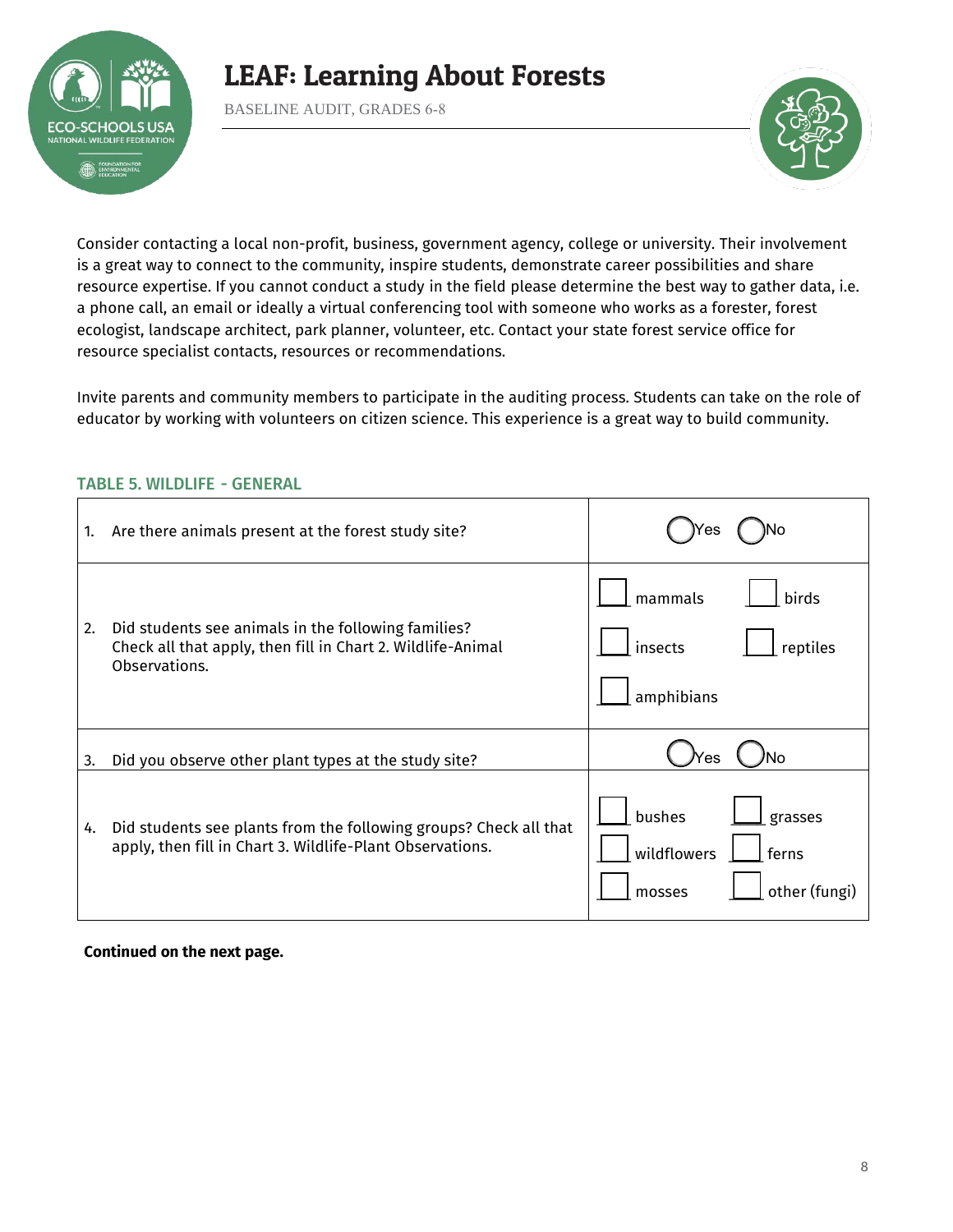

BASELINE AUDIT, GRADES 6-8



#### CHART 2. WILDLIFE – ANIMAL OBSERVATIONS

Allow students opportunities to practice identifying what wildlife species they are observing. For example, is the bird a Robin or a Black-throated blue warbler? Is the squirrel a rea or a gray squirrel? Often the type of wildlife you find in the study site will help to define the health and the type of forest.

| <b>Birds, Mammals,</b><br>Insects, Reptiles,<br><b>Amphibians</b> | # of<br><b>Animals</b><br><b>Observed</b> | <b>Animal Evidence</b><br>(tracks, burrows, nests,<br>droppings, etc.) | <b>Other Notes</b>                                                          |
|-------------------------------------------------------------------|-------------------------------------------|------------------------------------------------------------------------|-----------------------------------------------------------------------------|
| <b>Example:</b><br><b>Birds</b>                                   | 5                                         | One nest                                                               | Nest had a broken egg, made up of pine needles,<br>feathers and leaf litter |
|                                                                   |                                           |                                                                        |                                                                             |
|                                                                   |                                           |                                                                        |                                                                             |
|                                                                   |                                           |                                                                        |                                                                             |
|                                                                   |                                           |                                                                        |                                                                             |
|                                                                   |                                           |                                                                        |                                                                             |
|                                                                   |                                           |                                                                        |                                                                             |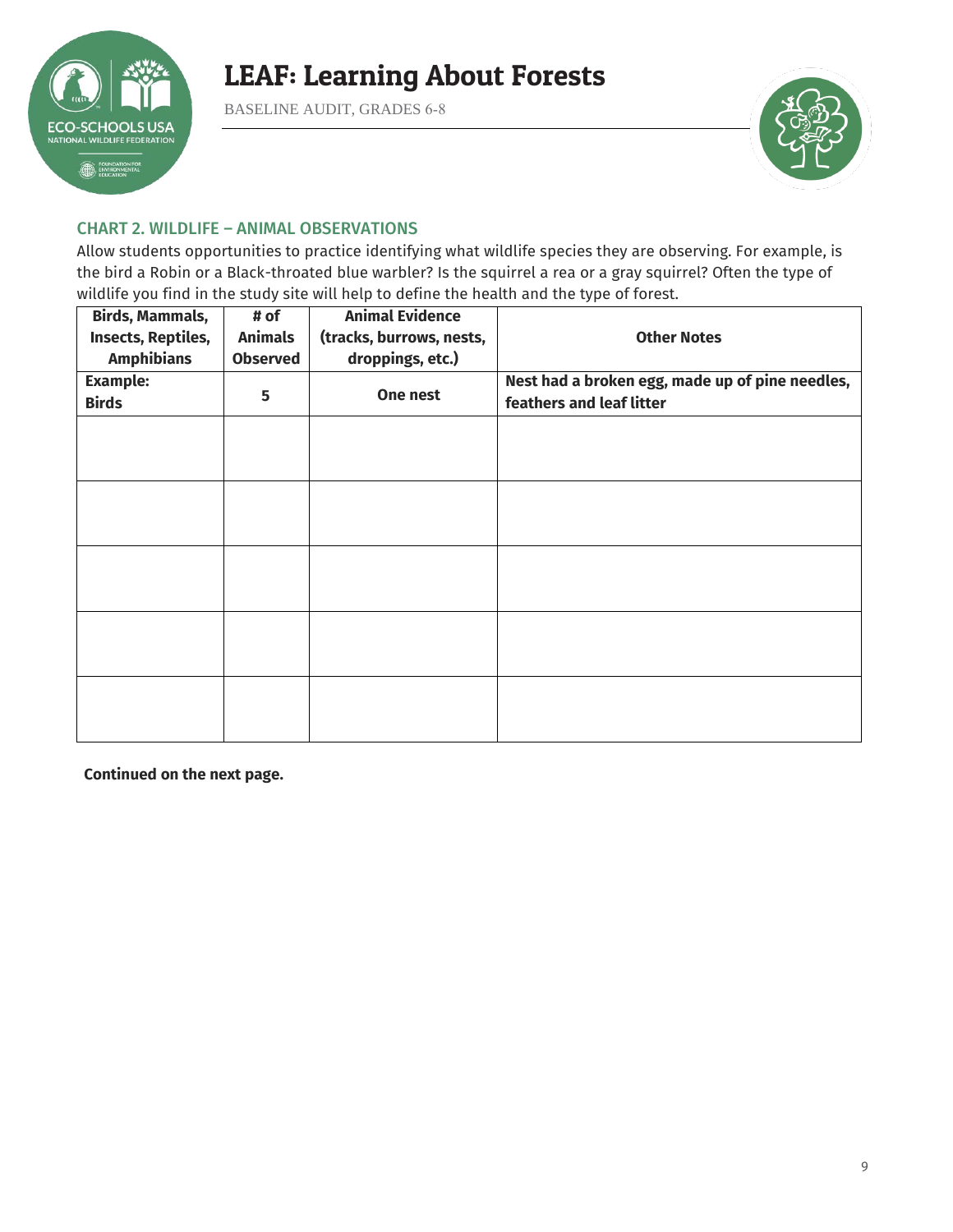

BASELINE AUDIT, GRADES 6-8



#### CHART 3. WILDLIFE – PLANT OBSERVATIONS

| <b>Ground Cover</b>        |                                | <b>Estimate the Amount</b>     |
|----------------------------|--------------------------------|--------------------------------|
| (plant life on the ground) | <b>Species or Description</b>  | <b>Found at the Study Site</b> |
|                            |                                | (a lot, some, a little)        |
|                            | <b>Example: Blackberries</b>   | a lot                          |
|                            |                                |                                |
|                            |                                |                                |
| <b>Bushes</b>              |                                |                                |
|                            |                                |                                |
|                            |                                |                                |
|                            | <b>Example: Woodland Sedge</b> | some                           |
|                            |                                |                                |
|                            |                                |                                |
| <b>Grasses</b>             |                                |                                |
|                            |                                |                                |
|                            |                                |                                |
|                            | <b>Example: White Trillium</b> | a little                       |
|                            |                                |                                |
|                            |                                |                                |
| <b>Wildflowers</b>         |                                |                                |
|                            |                                |                                |
|                            |                                |                                |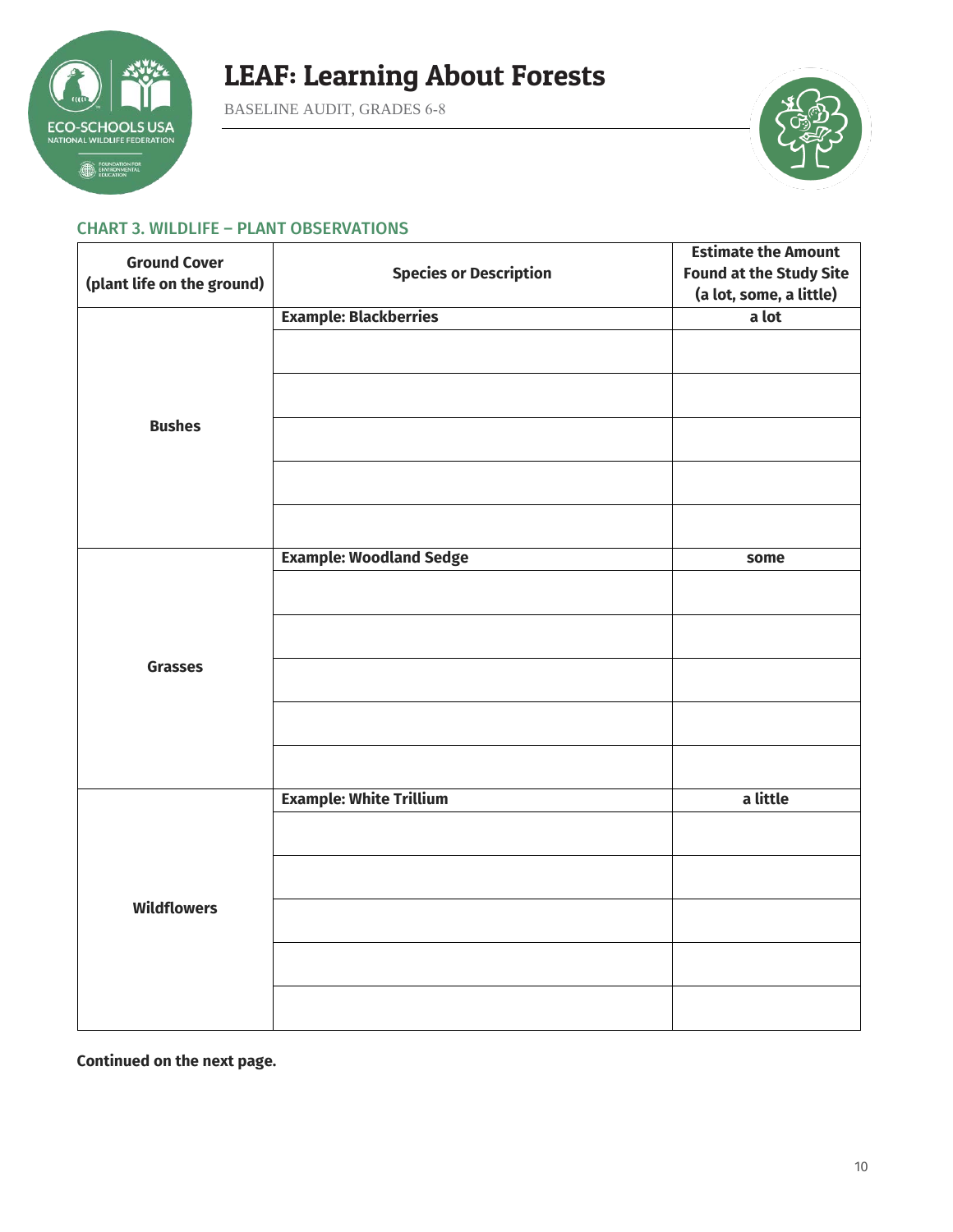

BASELINE AUDIT, GRADES 6-8



### CHART 3. WILDLIFE – PLANT OBSERVATIONS, CONTINUED

| <b>Ground Cover</b>        |                                   | <b>Estimate the Amount</b>     |
|----------------------------|-----------------------------------|--------------------------------|
| (plant life on the ground) | <b>Species or Description</b>     | <b>Found at the Study Site</b> |
|                            |                                   | (a lot, some, a little)        |
|                            | <b>Example: Maidenhair</b>        | some                           |
|                            |                                   |                                |
|                            |                                   |                                |
| <b>Ferns</b>               |                                   |                                |
|                            |                                   |                                |
|                            |                                   |                                |
|                            | <b>Example: White-Tipped Moss</b> | a lot                          |
|                            |                                   |                                |
|                            |                                   |                                |
| <b>Mosses</b>              |                                   |                                |
|                            |                                   |                                |
|                            |                                   |                                |
|                            | <b>Example: Oyster Mushroom</b>   | some                           |
|                            |                                   |                                |
|                            |                                   |                                |
| <b>Other (Fungi)</b>       |                                   |                                |
|                            |                                   |                                |
|                            |                                   |                                |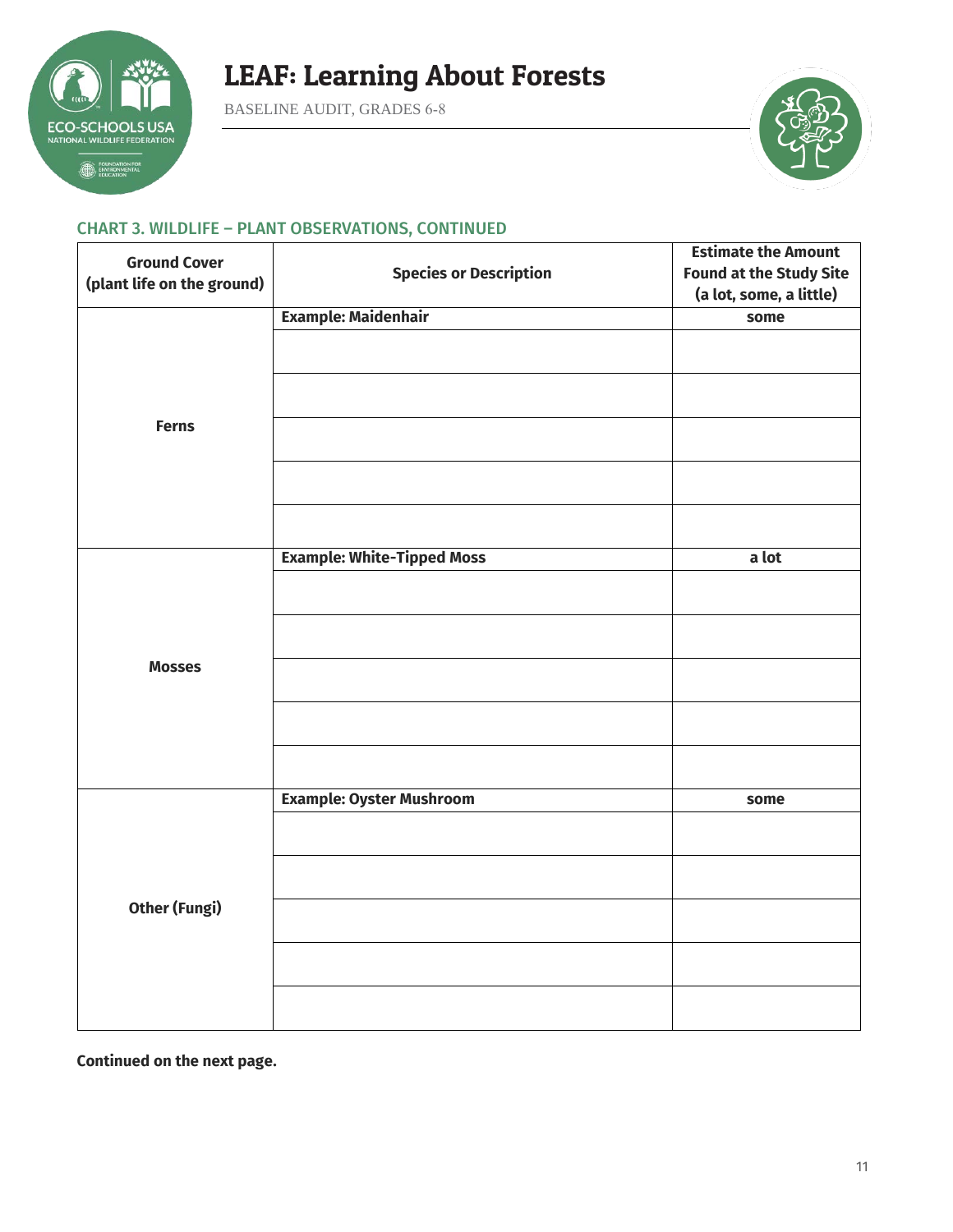

BASELINE AUDIT, GRADES 6-8



### **Think about the following questions as you summarize the information in Table 5 and Charts 2 and 3.**

- 1. How do forests support wildlife?
- 2. Are there any protected plant or animal species in or around the study site?
- 3. What are some actions the team/class can take to improve or support wildlife habitat at the study site?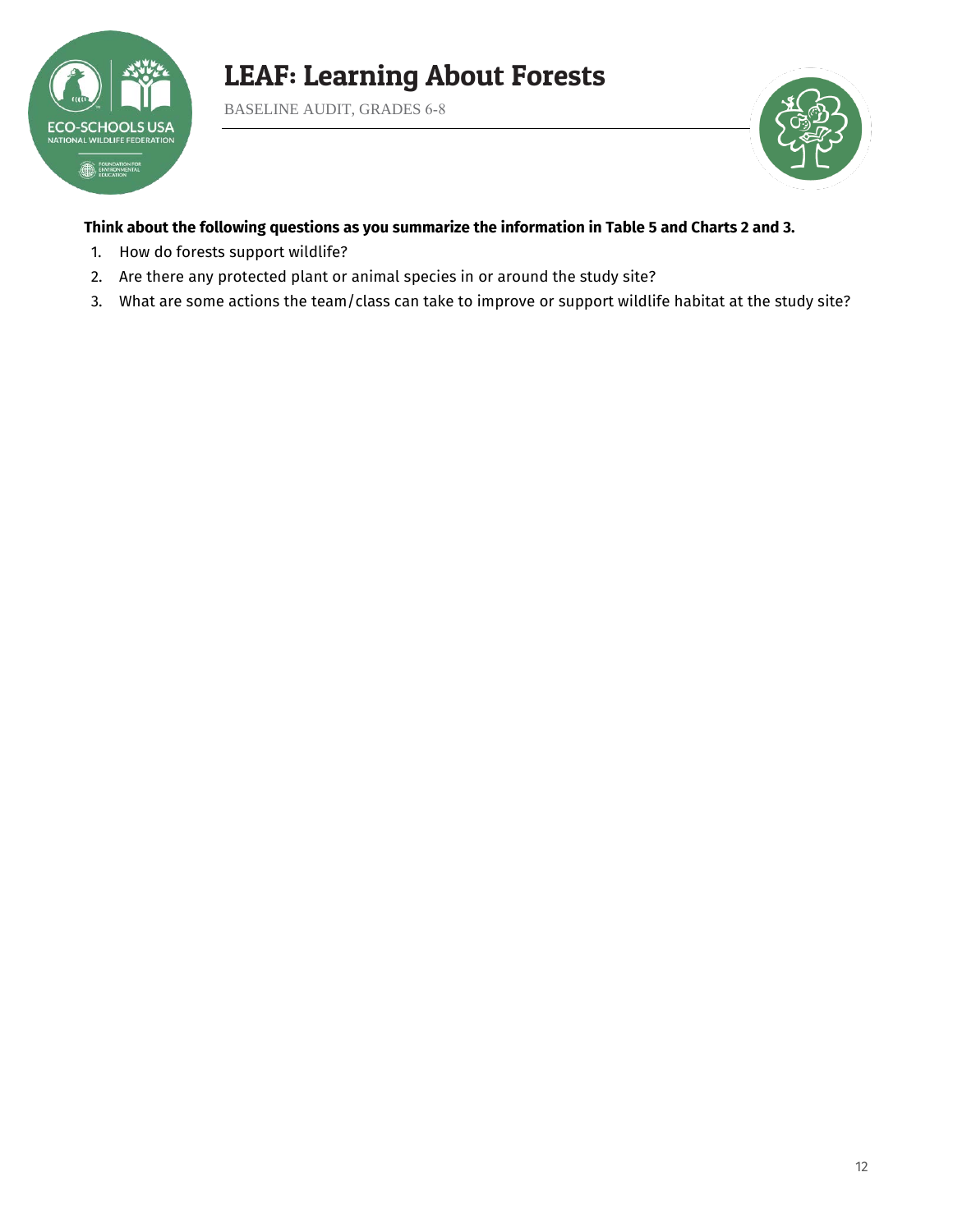

BASELINE AUDIT, GRADES 6-8



### TABLE 6. TREE WORTH

Use the *i-Tree MyTree Calculator*, [https://mytree.itreetools.org/#/,](https://mytree.itreetools.org/#/) to collect the data below. Some data will be used as metrics for your school's Eco-Schools USA Dashboard.

Use the information from Chart 1 to begin populating the table below. Next input the requested data into the online calculator at *i-Tree MyTree Calculator*. If you would like to provide data for more trees or you would like to calculate multiple trees for a species, please enter the information into an Excel spreadsheet or other document and submit as evidence when applying for an Eco-Schools award.

| <b>Tree Species</b>                    | <b>Tree</b><br><b>Diameter</b> in<br>Inches (in.) | <b>Land Use</b> | <b>Stormwater</b><br><b>Runoff</b><br><b>Avoided in</b><br>Gallons (gal.) | Annual CO <sub>2</sub><br><b>Sequestered</b><br>in Pounds<br>(lbs.) | <b>Annual</b><br><b>Overall Tree</b><br><b>Benefit in</b><br>Dollars (\$) |
|----------------------------------------|---------------------------------------------------|-----------------|---------------------------------------------------------------------------|---------------------------------------------------------------------|---------------------------------------------------------------------------|
| <b>Example:</b><br><b>Single Maple</b> | 12                                                | Park/Vacant     | 203                                                                       | 14                                                                  | \$2                                                                       |
|                                        |                                                   |                 |                                                                           |                                                                     |                                                                           |
|                                        |                                                   |                 |                                                                           |                                                                     |                                                                           |
|                                        |                                                   |                 |                                                                           |                                                                     |                                                                           |
|                                        |                                                   |                 |                                                                           |                                                                     |                                                                           |
|                                        |                                                   |                 |                                                                           |                                                                     |                                                                           |
| <b>TOTALS</b>                          |                                                   |                 |                                                                           |                                                                     |                                                                           |